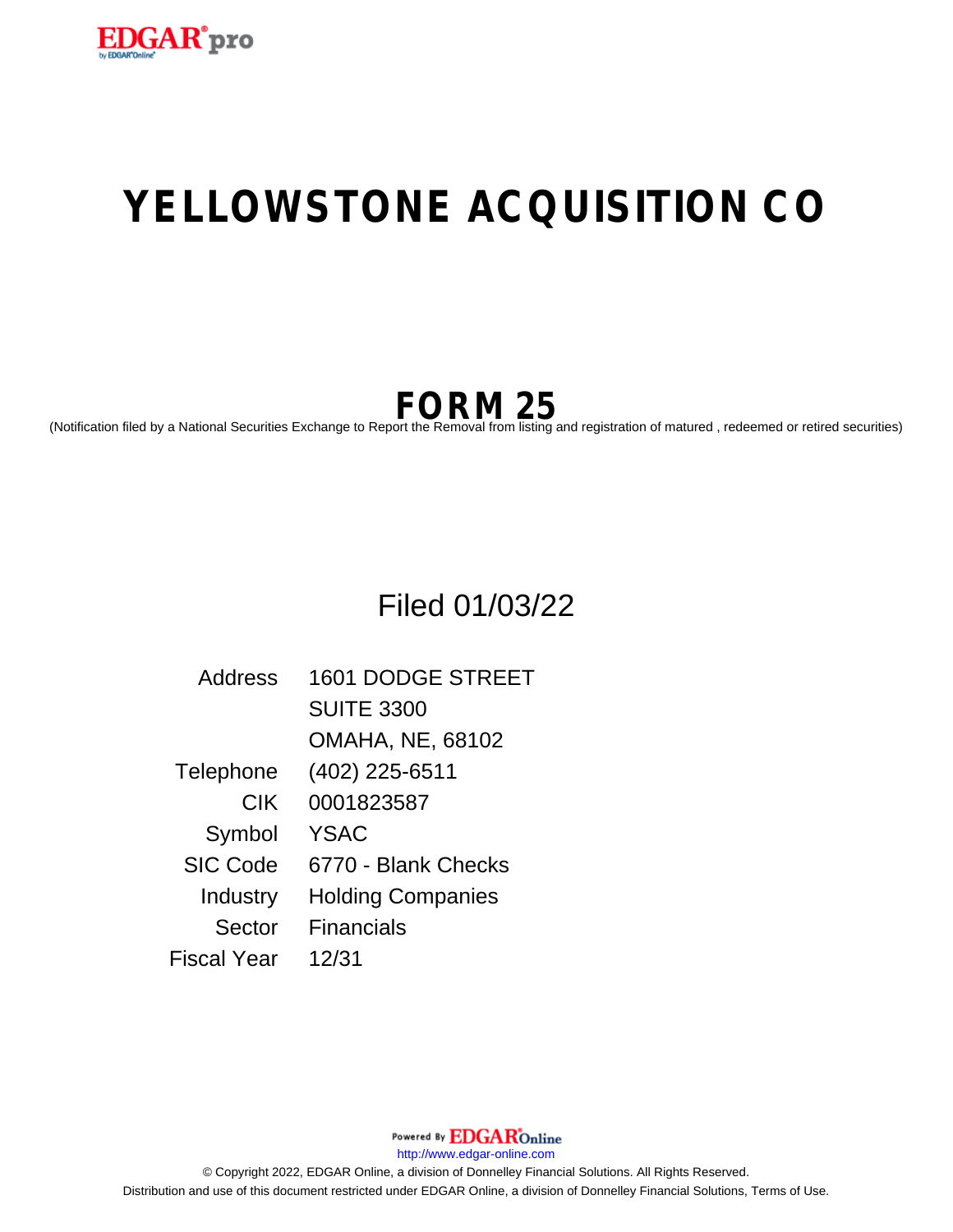### **UNITED STATES SECURITIES AND EXCHANGE COMMISSION**

**Washington, D.C. 20549**

#### **FORM 25**

**NOTIFICATION OF REMOVAL FROM LISTING AND/OR REGISTRATION UNDER SECTION 12(b) OF THE SECURITIES EXCHANGE ACT OF 1934. Commission File Number: 001-39648**

### **Yellowstone Acquisition Company The Nasdaq Stock Market LLC**

**(Exact name of Issuer as specified in its charter, and name of Exchange where security is listed and/or registered)**

**Yellowstone Acquisition Company 1601 Dodge Street, Suite 3300 Omaha, Nebraska 68102**

**(857) 256-0079**

**(Address, including zip code, and telephone number, including area code, of Issuer**'**s principal executive offices)**

**Class A common stock, par value \$0.0001 per share**

**Warrants, each Warrant consisting of the right to purchase one share of Class A common stock at an exercise price of \$11.50**

**Units, each Unit consisting of one Share of Class A common stock and one-half of one Warrant**

#### **(Description of class of securities)**

Please place an X in the box to designate the rule provision relied upon to strike the class of securities from listing and registration:  $\Box$  17 CFR 240.12d2-2(a)(1)

- $\Box$  17 CFR 240.12d2-2(a)(2)
- $\Box$  17 CFR 240.12d2-2(a)(3)
- $\Box$  17 CFR 240.12d2-2(a)(4)

 $\Box$  withdraw registration on the Exchange.<sup>1</sup> Pursuant to 17 CFR 240.12d2-2(b), the Exchange has complied with its rules to strike the class of securities from listing and/or

 $\boxtimes$  Pursuant to 17 CFR 240.12d2-2(c), the Issuer has complied with the rules of the Exchange and the requirements of 17 CFR 240.12d2-2(c) governing the voluntary withdrawal of the class of securities from listing and registration on the Exchange.

Pursuant to the requirements of the Securities Exchange Act of 1934, Yellowstone Acquisition Company certifies that it has reasonable grounds to believe that it meets all of the requirements for filing the Form 25 and has caused this notification to be signed on its behalf by the undersigned duly authorized person.

 **January 3, 2022 By: By: /s/ Joshua P. Weisenburger Chief Financial Officer Date Name Title**